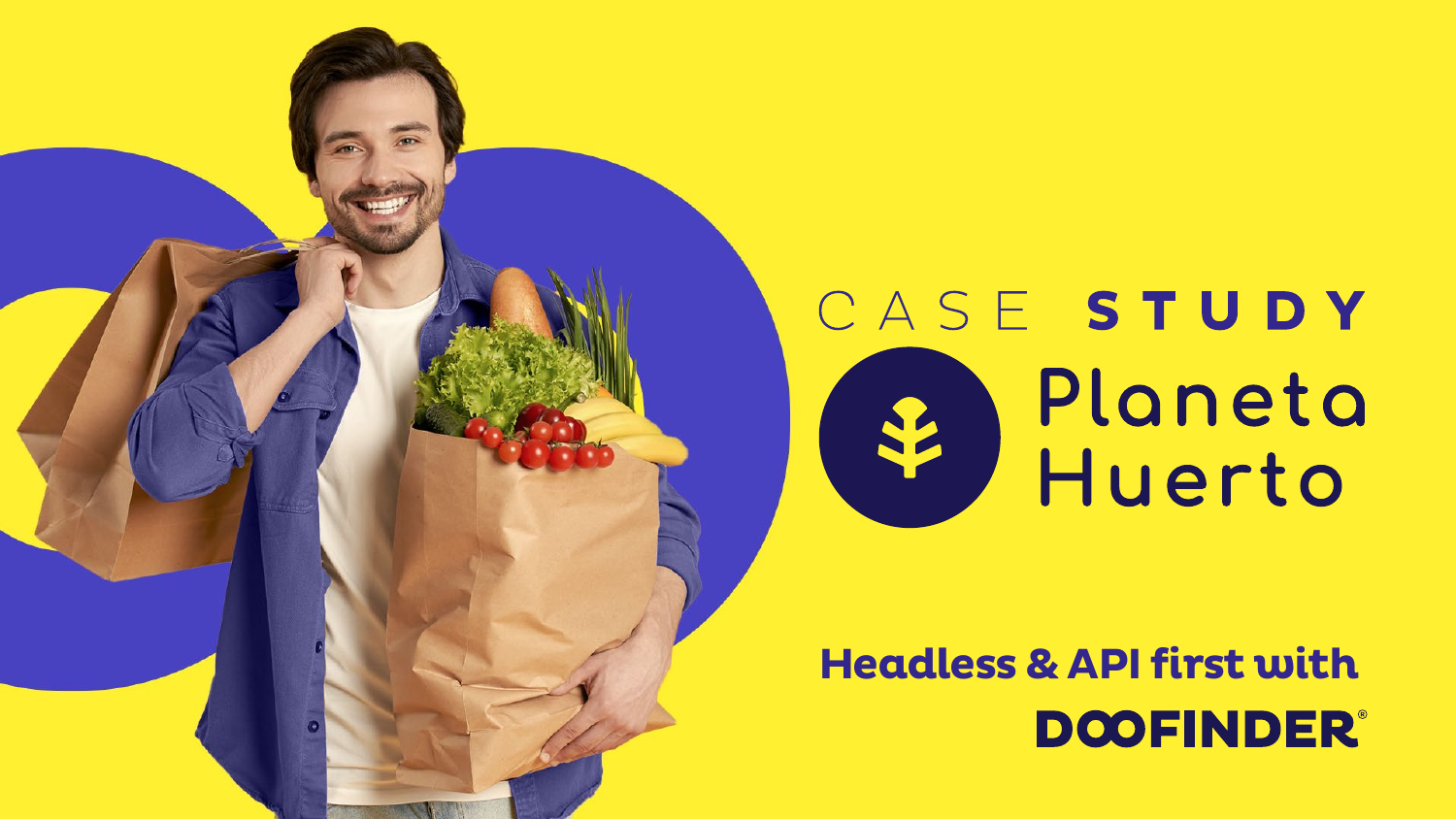#### DATA SHEET

#### **DOOFINDER®**

**Vertical:** Healthy and sustainable products **Platform:** Customized system with Headless integration **Search layer:** Personalized *Fullscreen* **With Doofinder since:** November 2021





Founded 10 years ago in Alicante, and with a rapid expansion throughout the country, the *start up* Planeta Huerto is the nº 1 eCommerce site in the *healthy and zero waste* sector in Spain, with more than 70.000 products in their catalog.

Since day one, growth has been unstoppable, adding achievements and revenue at the same time. All thanks to constant work, a direct commitment to innovation and a vision of the future with a commitment to the environment, recognized both by the industry and its proud customers.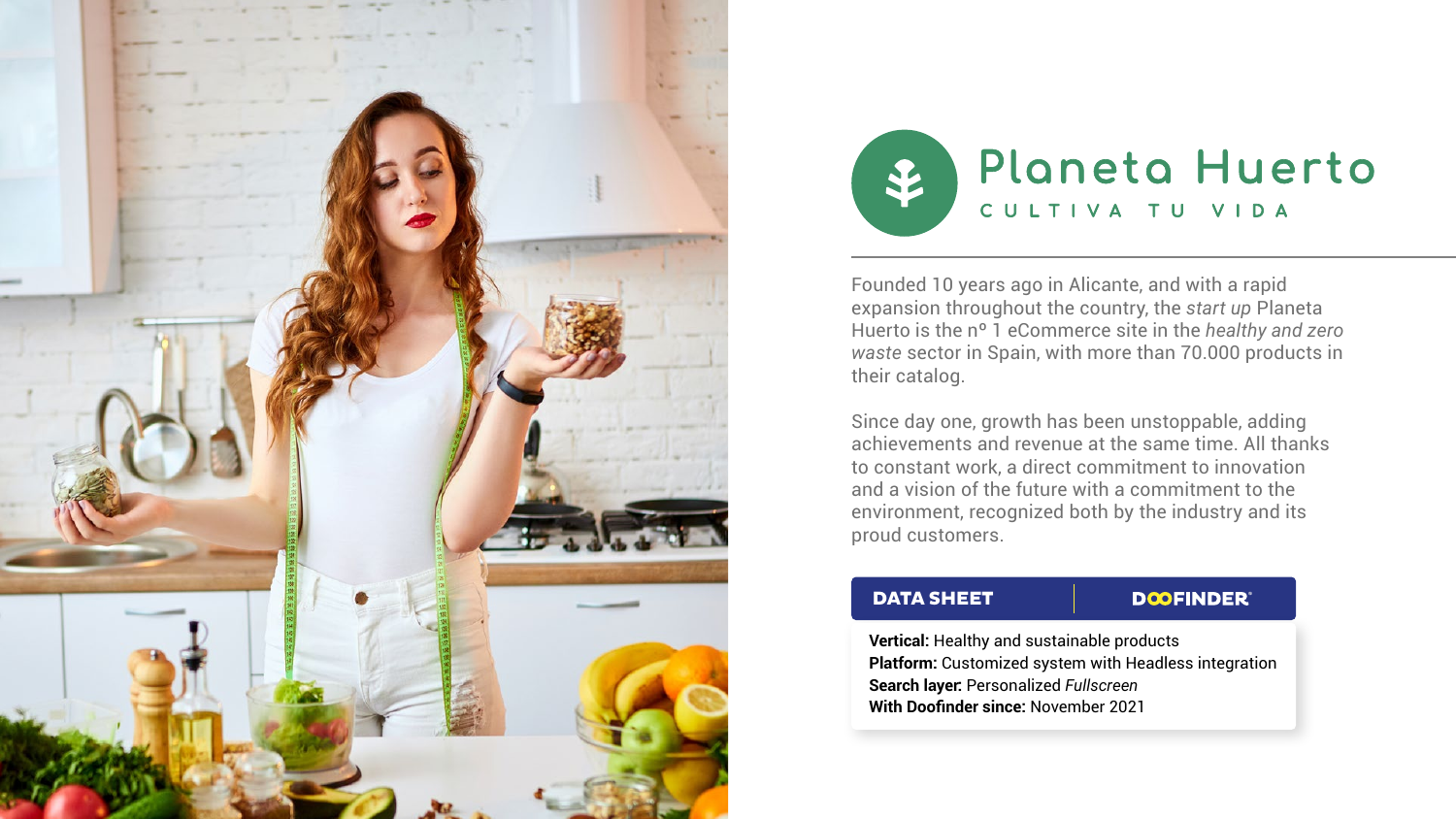

# **Indexing through API Management**

Planeta Huerto has chosen to index their product via our native API. This allows them to take advantage an of a few important functionalities:



Doofinder detects every catalog change and indexes it, keeping the front-end information 100% up to date instantly. Users receive correct information and prices at all times.

## **DOOFINDER®**

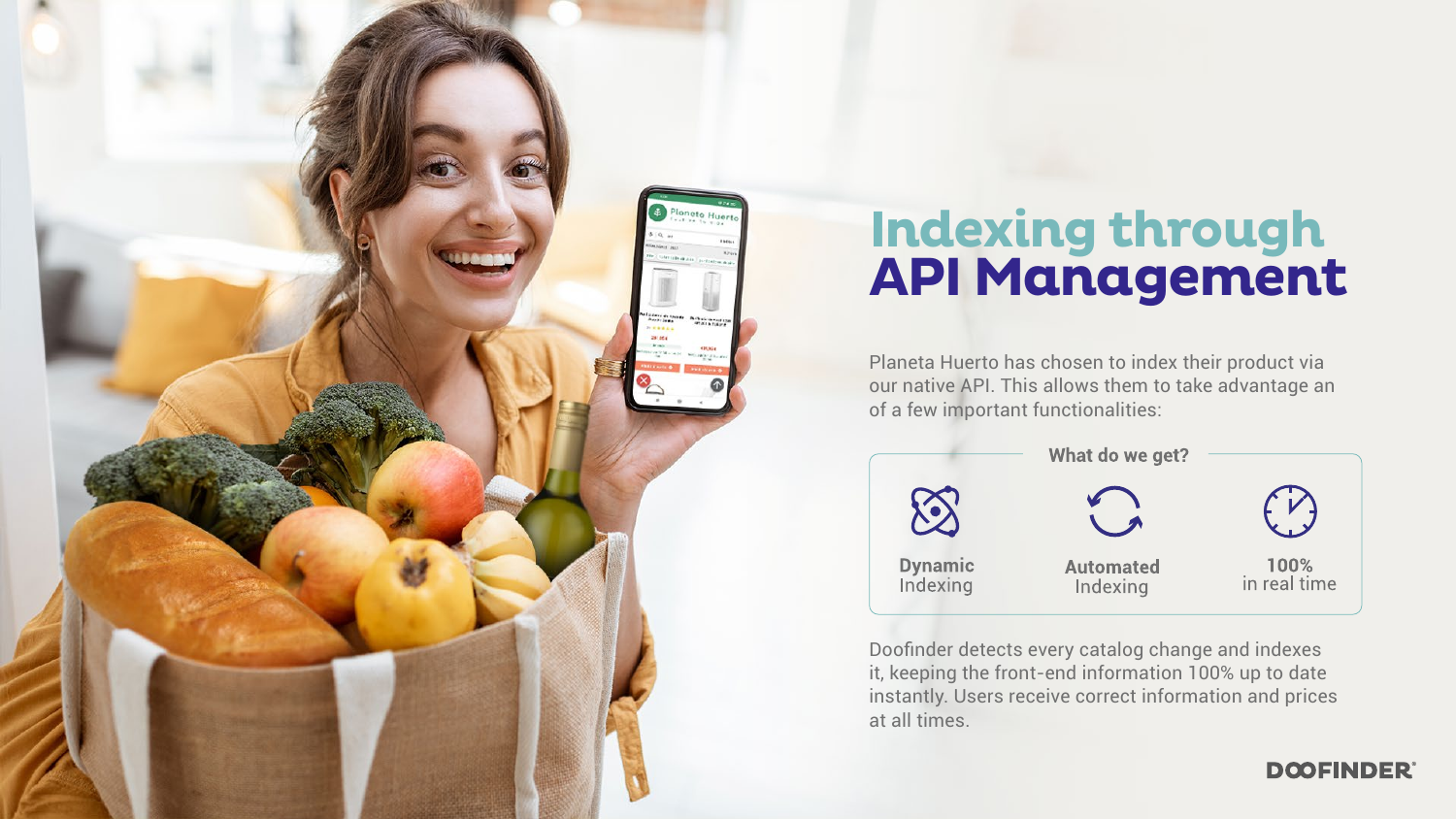# Personalized Fullscreen



*"We did not have full control over the search criteria. After implementing the tool, the facets navigation and sorting is clearer. Now we get better search results".*

*Noelia Llorens, CMO Planeta Huerto*

# The Planeta Huerto **Conversion Ratio reaches 21%**

| Categorias                                                 |              |
|------------------------------------------------------------|--------------|
| Dietakony sasar                                            | <b>SAFA4</b> |
| <b>Hogar</b>                                               | 9940         |
| Cosmética Natural y<br>Dringweist                          | 6.128        |
| AMERICAN L                                                 | 11970        |
| Jackin y Exterior                                          | 46.48        |
| Miles Color                                                | 2797         |
| Bele y Nino.                                               | 2018         |
| Huesto Eco                                                 | 1999         |
| Person                                                     |              |
| Supermentado Eco                                           |              |
| Lipe de preducto.                                          |              |
| Coursétion Natural V<br>Dreguesia - Countrillia<br>Natural | $-1.466$     |
| Dietellich ji satad 5<br>Fitotorapia.                      | $-27 - 11$   |
| Hogar > Dritolaje                                          | 3835         |
| Mascolas > Perros                                          | 200          |
| Норм - Рефанба.<br>Electrodoméstico                        | [0,0]        |
| Hogar > Mustake                                            | $-1000$      |
| Justin y Exterior ><br>Mobiliario de Jacobo                | 1055         |
| Divisition strailed > Natrickle 2272<br>please and         |              |
| Носав: > Вероятан,                                         |              |
| Mascolos > Golds                                           |              |
| تستنسب                                                     |              |

 $\left[ 1, 1 \right]$ 



*\*On average, a standard search engine has 15% "No Results Found".*

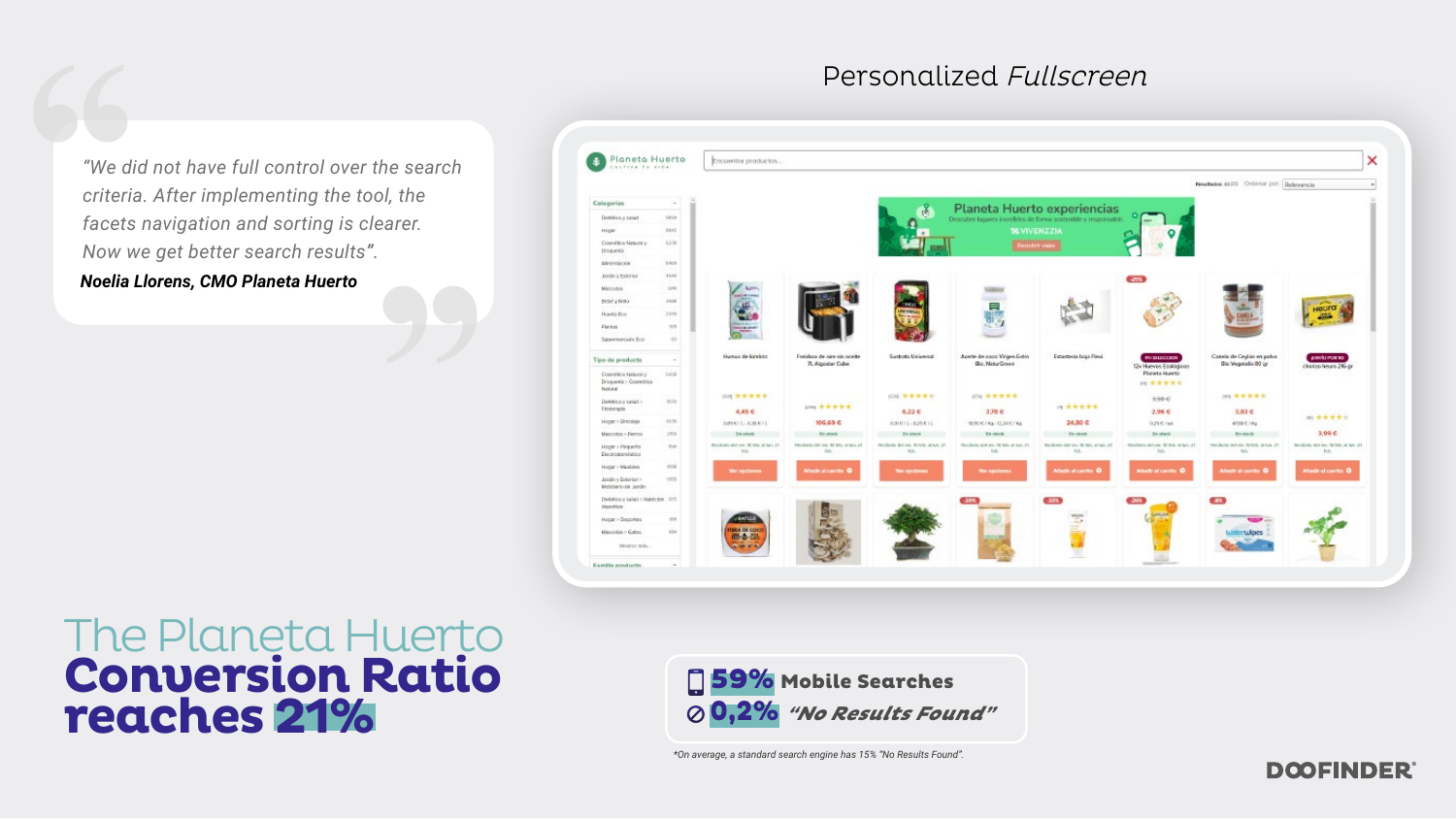

# Growing with Doofinder

*" Doofinder has worked a lot with personalization to improve the usability of the store. The use of the search engine not only offers a clean and complete experience to users, but also highlights key elements: home, logo, account and cart"*

*Noelia Llorens, CMO Planeta Huerto*

### **DOOFINDER®**



**Time spent on the site has increased**

**+8%**

**More than half of users that search the web are clicking**